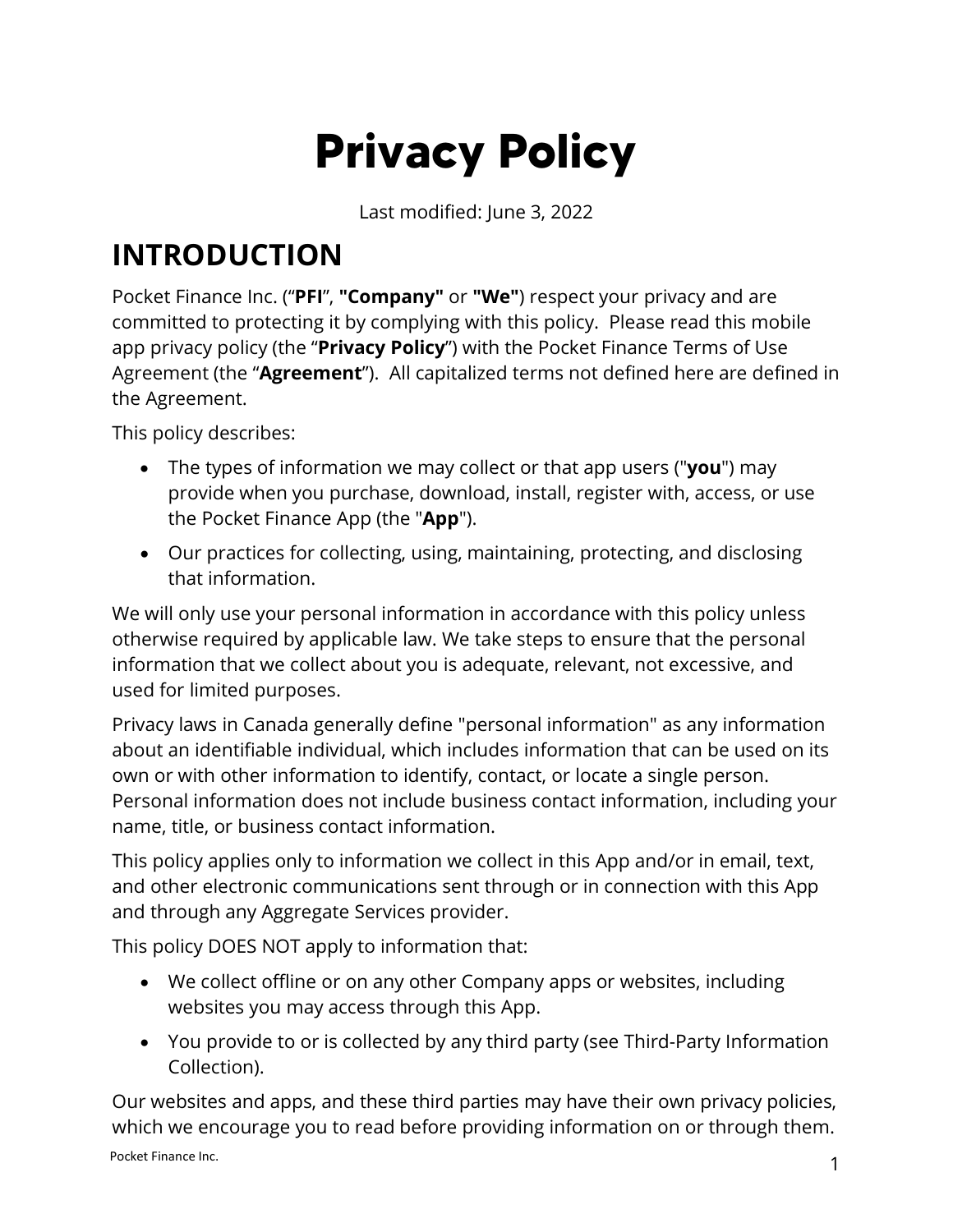Please read this policy carefully to understand our policies and practices for collecting, processing, and storing your information. If you do not agree with our policies and practices, do not download, register with, or use this App. By downloading, registering with, or using this App, you indicate that you understand, accept, and consent to the practices described in this privacy policy. This policy may change from time to time (see [Changes to Our Privacy Policy\)](#page-11-0). Your continued use of this App after we make changes indicates that you accept and consent to those changes, so please check the policy periodically for updates. We will notify you in advance of any material changes to this policy and obtain your consent to any new ways that we collect, use, and disclose your personal information.

## **INFORMATION WE COLLECT ABOUT YOU AND HOW WE COLLECT IT**

We collect information about you through:

- **Direct interactions with you when you provide it to us**, for example, by filling in forms or corresponding with us.
- **Automated technologies or interactions**, when you use the App, for example, usage details, IP addresses, and information collected through cookies, web beacons, and other tracking technologies.
- **Aggregation Services providers**, when you connect your banking and other financial information to Pocket Finance through Plaid Inc. ("**Plaid**"), Flinks Technology Inc. ("**Flinks**"), or MX Technologies Inc. ("**MX**").

The types of information that we collect include:

• **Personal information** that we can reasonably use to directly or indirectly identify you, such as your name, mailing address, email address, telephone number, internet protocol (IP) address, username or other similar identifier, billing and account information, social insurance number, banking, brokerage and other financial information, and any other identifier we may use to contact you ("**personal information**").

We provide an opportunity for any user to unsubscribe from our notifications or opt-out of contact for marketing purposes on an ongoing basis by using the unsubscribe mechanism at the bottom of our emails or emailing to unsubscribe@pocketfinance.ca.

• **Non-personal information** that does not directly or indirectly reveal your identity or directly relate to an identified individual, such as demographic information, or statistical or aggregated information. We may derive nonpersonal statistical or aggregated data from personal information. For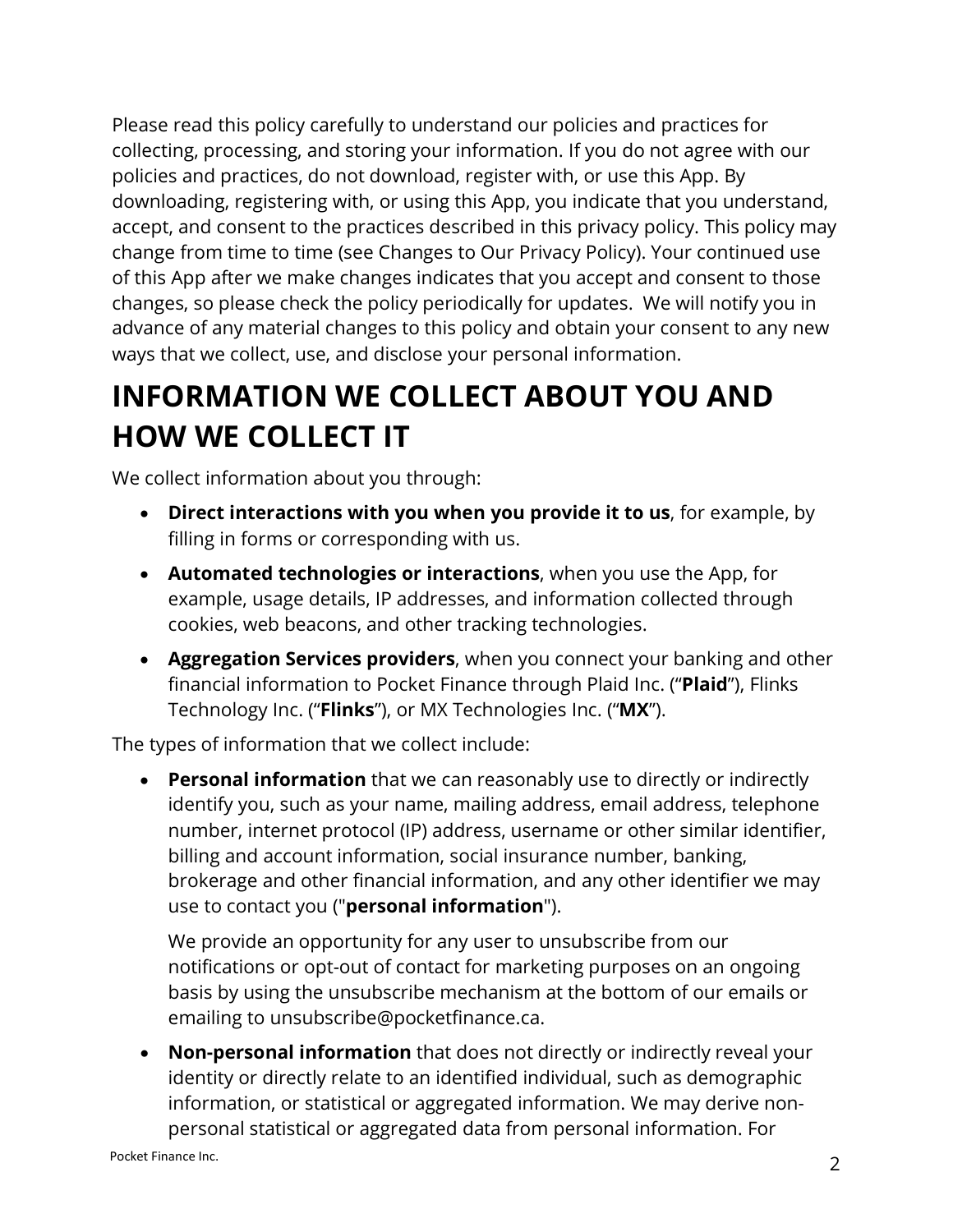example, we may aggregate personal information to calculate the percentage of users accessing a specific app feature.

• **Technical information**, including your login information, device type, time zone setting, and usage details.

In addition, Plaid, Flinks and MX are Aggregation Service providers that collect your personal financial information, including your account data, passwords, usernames, PINS, personally identifiable information or other content you provide through the Aggregation Services.

By connecting one or more of your bank or brokerage accounts to:

- Plaid, your personal information will be governed by Plaid's Privacy Policy, which can be found here:<https://plaid.com/legal/#consumers> and you consent to the terms therein;
- Flinks, your personal information will be governed by Flinks' Privacy Policy, which can be found here:<https://flinks.com/privacy-policy> and you consent to the terms therein; or
- MX, your personal information will be governed by MX's Privacy Policy, which can be found here: <https://www.mx.com/privacy-policy/> and you consent to the terms therein.

The Plaid, Flinks and MX privacy policies may be amended from time to time in accordance with the terms therein.

#### **Information You Provide to Us**

When you download, register with, or use this App, we may ask you to provide:

- Information by filling in forms in the App. This includes information you provide when registering to use the App, subscribing to our service, posting material, and or requesting further services. We may also ask you for information when you enter a contest or promotion sponsored by us, and when you report a problem with the App.
- Records and copies of your correspondence, including email addresses and phone numbers, if you contact us.
- Your responses to surveys that we might ask you to complete for research or other purposes.
- Details of transactions you carry out through the App and order fulfillment. We may require you to provide financial information before placing an order through the App.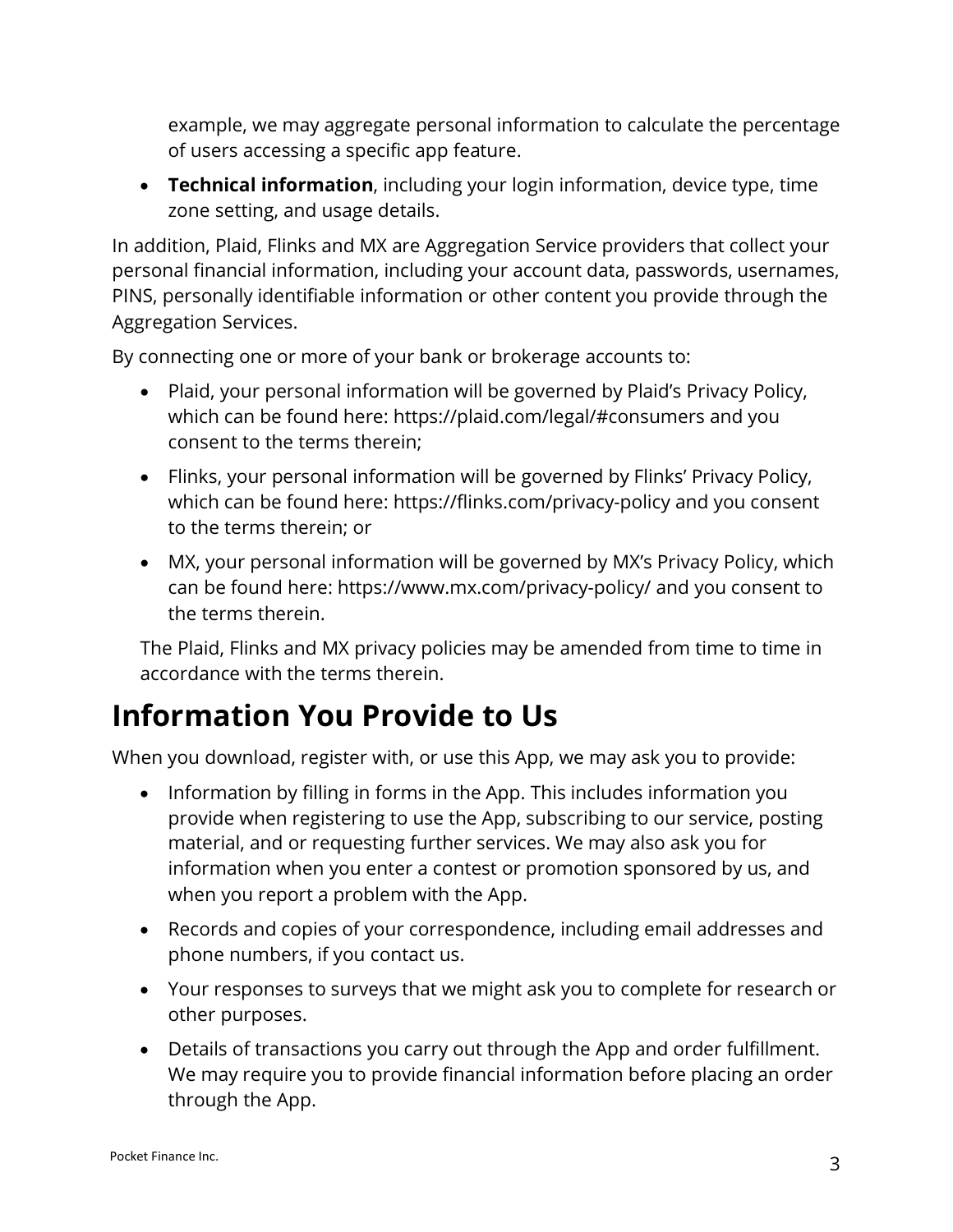• Banking, brokerage and other financial information obtained through Plaid, Flinks and MX, the data aggregation service providers.

You may also provide information for publication or display ("**posted**") on public areas of websites you access through the App (collectively, "**User Contributions**"). You post and transmit User Contributions to others at your own risk. Although you may set certain privacy settings for such information by logging into your account profile, please be aware that no security measures are perfect. We cannot control the actions of third parties with whom you may choose to share your User Contributions. Therefore, we do not guarantee that unauthorized persons will not view your User Contributions.

#### <span id="page-3-0"></span>**Automatic Information Collection and Tracking Technologies**

When you download, access, and use the App, it may automatically collect:

- **Usage details.** When you access and use the App, we may automatically collect certain details of your access to and use of the App, including traffic data, location data, logs, and other communication data and the resources that you access and use on or through the App.
- **Device information.** We may collect information about your mobile device and internet connection, including the device's unique device identifier, IP address, operating system, browser type, mobile network information, and the device's telephone number.
- **Stored information and files.** The App also may access metadata and other information associated with other files stored on your device. This may include, for example, photographs, audio and video clips, personal contacts, and address book information.
- **Location information.** This App may collect real-time information about the location of your device.

The technologies we use for this automatic data collection may include:

- **Cookies (or mobile cookies).** A cookie is a small file placed on your smartphone. It may be possible to refuse to accept mobile cookies by activating the appropriate setting on your smartphone. However, if you select this setting you may be unable to access certain parts of our App.
- **Web beacons.** Pages of the App and our emails may contain small electronic files known as web beacons (also referred to as clear gifs, pixel tags and single-pixel gifs) that permit the Company, for example, to count users who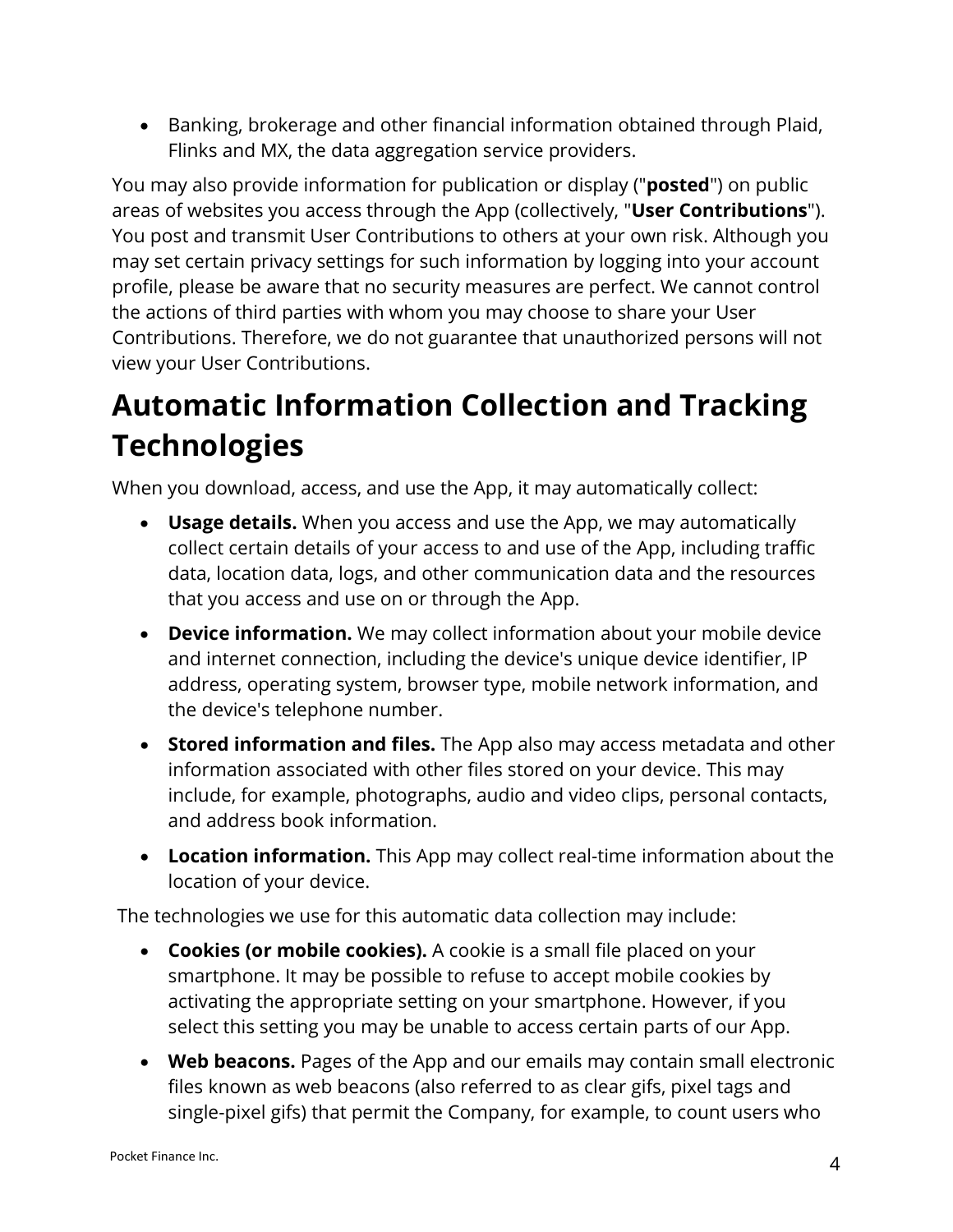have visited those pages or opened an email and for other related app statistics (for example, recording the popularity of certain app content and verifying system and server integrity).

The information we collect is statistical information and may include personal information. We may maintain it or associate it with personal information we collect in other ways, that you provide to us, or receive from third parties. This usage information helps us to improve our App and to deliver a more personalized service, including by helping us to:

- Estimate our audience size and usage patterns.
- Store information about your preferences and customize our App according to your individual interests.
- Speed up your searches.
- Recognize you when you use the App.

If you do not want us to collect this information do not download the App or delete it from your device.

#### <span id="page-4-0"></span>**Third-Party Information Collection**

When you use the App or its content, certain third parties collect information about you or your device. These third parties may include:

- Advertisers, ad networks, and ad servers.
- Analytics companies.
- Your mobile device manufacturer.
- Your mobile service provider.

These third parties may use cookies alone or in conjunction with other tracking technologies to collect information about you when you use the App. The information they collect may be associated with your personal information or they may collect information, including personal information, about your online activities over time and across different websites, apps and other online services. They may use this information to provide you with behavioural advertising or other targeted content.

#### **HOW WE USE YOUR INFORMATION**

We use information that we collect about you or that you provide to us, including any personal information: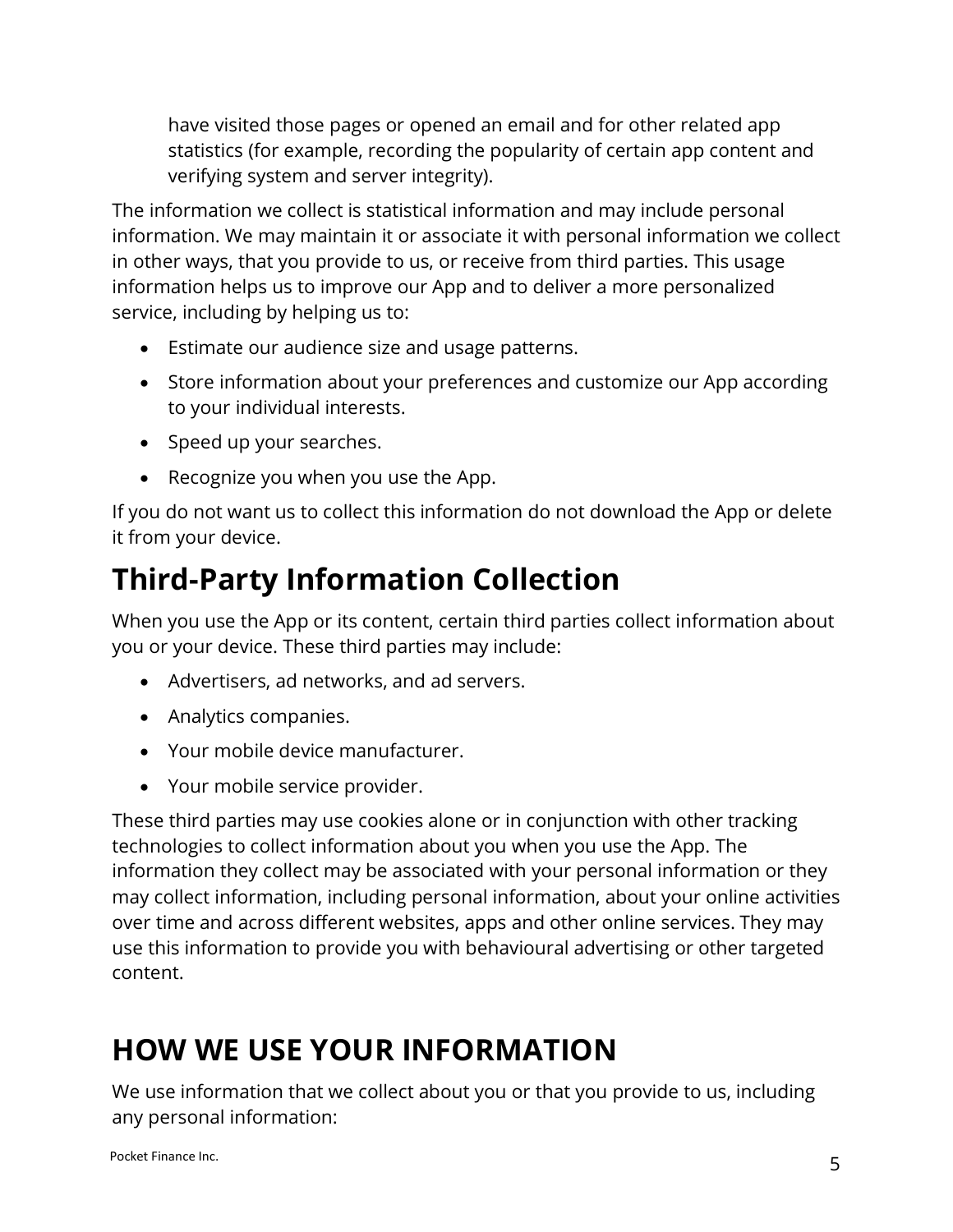- To provide you with the App and its contents.
- To provide you with information, products or services that you request from us.
- To fulfill the purposes for which you provided it or that were described when it was collected or any other purpose for which you provide it.
- To provide notices about your account/subscription, including expiration and renewal notices.
- To carry out our obligations and enforce our rights in any contracts with you, including for billing and collection or to comply with legal requirements.
- To notify you when App updates are available, and of changes to any products or services we offer or provide though it.
- To improve our App, products or services, or customer relationships and experiences.
- For marketing purposes.
- To allow you to participate in interactive features, social media, or other features on our App.
- To measure or understand the effectiveness of the advertising we serve to you and others, and to deliver relevant advertising to you.
- For any other purpose with your consent.

Usage information that we collect helps us to improve our App and to deliver a better and more personalized experience, including by enabling us to:

- Estimate our audience size and usage patterns.
- Store information about your preferences, allowing us to customize our App according to your individual interests.
- Speed up your searches.
- Recognize you when you use the App.

We may also use your information to contact you about our own and third parties' goods and services that may be of interest to you, as permitted by law. If you do not want us to use your information in this way, please adjust your user preferences in your account profile, use the unsubscribe mechanism at the bottom of our emails or email us at unsubscribe@pocketfinance.ca. For more information, see [Choices About How We Use and Disclose Your Information.](#page-8-0)

We may use the information we have collected from you to display advertisements to our advertisers' target audiences. Even though we do not disclose your personal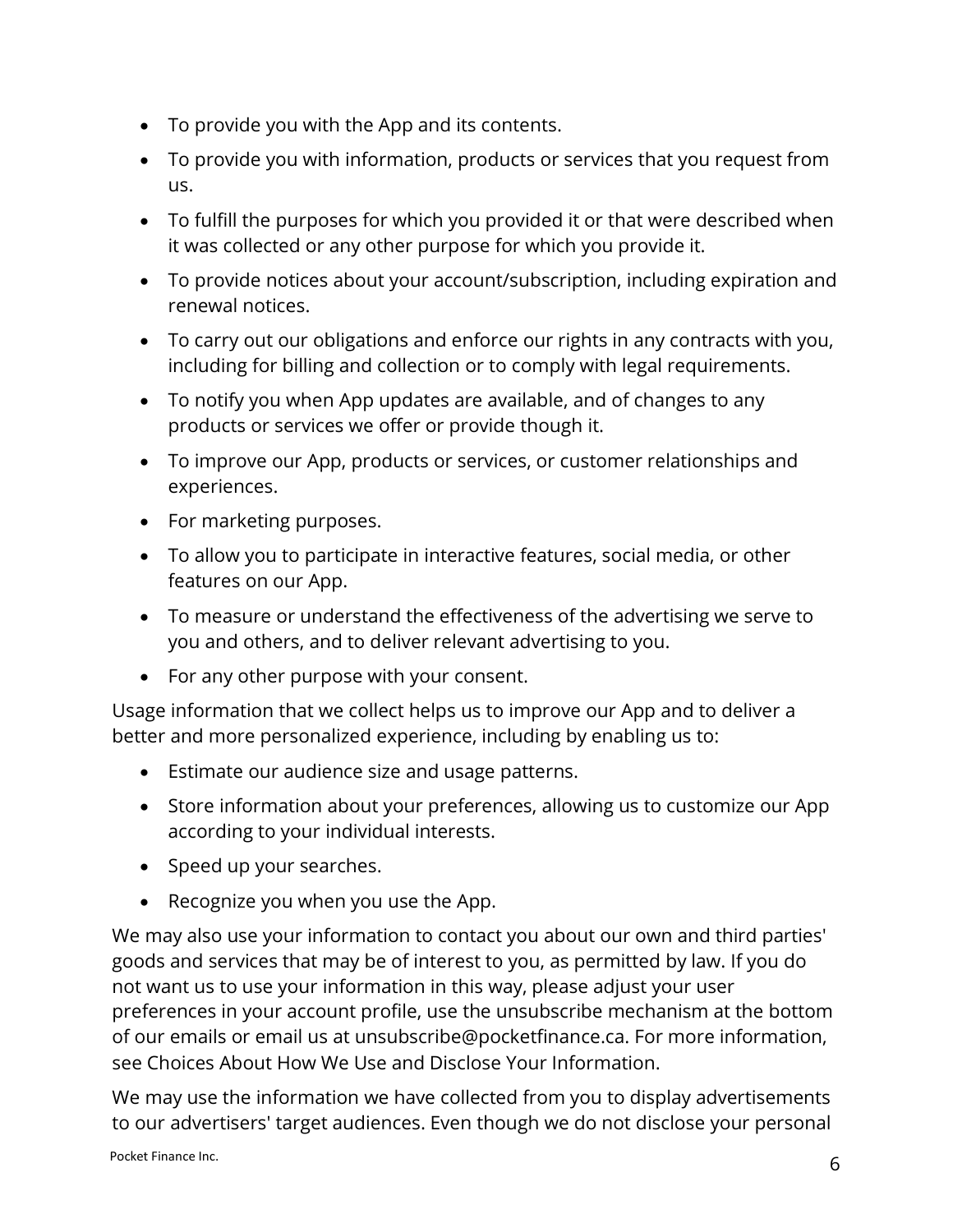information for these purposes without your consent, if you click on or otherwise interact with an advertisement, the advertiser may assume that you meet its target criteria.

#### **DISCLOSURE OF YOUR INFORMATION**

We may disclose aggregated information about our users, and information that does not identify any individual, without restriction.

We may disclose personal information that we collect or you provide as described in this privacy policy:

- To our subsidiaries and affiliates.
- According to applicable law, to a buyer or other successor in the event of a merger, divestiture, restructuring, reorganization, dissolution, or other sale or transfer of some or all of PFI's assets, whether as a going concern or as part of bankruptcy, liquidation, or similar proceeding, in which personal information held by PFI about our customers and users is among the assets transferred.
- To advertisers and advertising networks that require the information to select and serve relevant advertisements to you and others. We do not disclose data about identifiable individuals to our advertisers, but we may provide them with aggregate information about our users (for example, we may inform them that 400 women between 30 and 45 have clicked on their advertisement on a specific day). We may also use such aggregate information to help advertisers target a specific audience (for example, men in a specific location). We may use the personal information we collect from you to display our advertisers' advertisements to their target audiences.]
- To third parties to market their products or services to you if you have consented to/not opted out of these disclosures. We contractually require these third parties to keep personal information confidential and use it only for the purposes for which we disclose it to them. For more information, see [Choices About How We Use and Disclose Your Information.](#page-8-0)
- To contractors, service providers, and other third parties we use to support our business, such as analytics and search engine providers that help us optimize and improve our services. We contractually require these third parties to keep personal information confidential, use it only for the purposes for which we disclose it to them, and to process personal information following the same standards set out in this policy.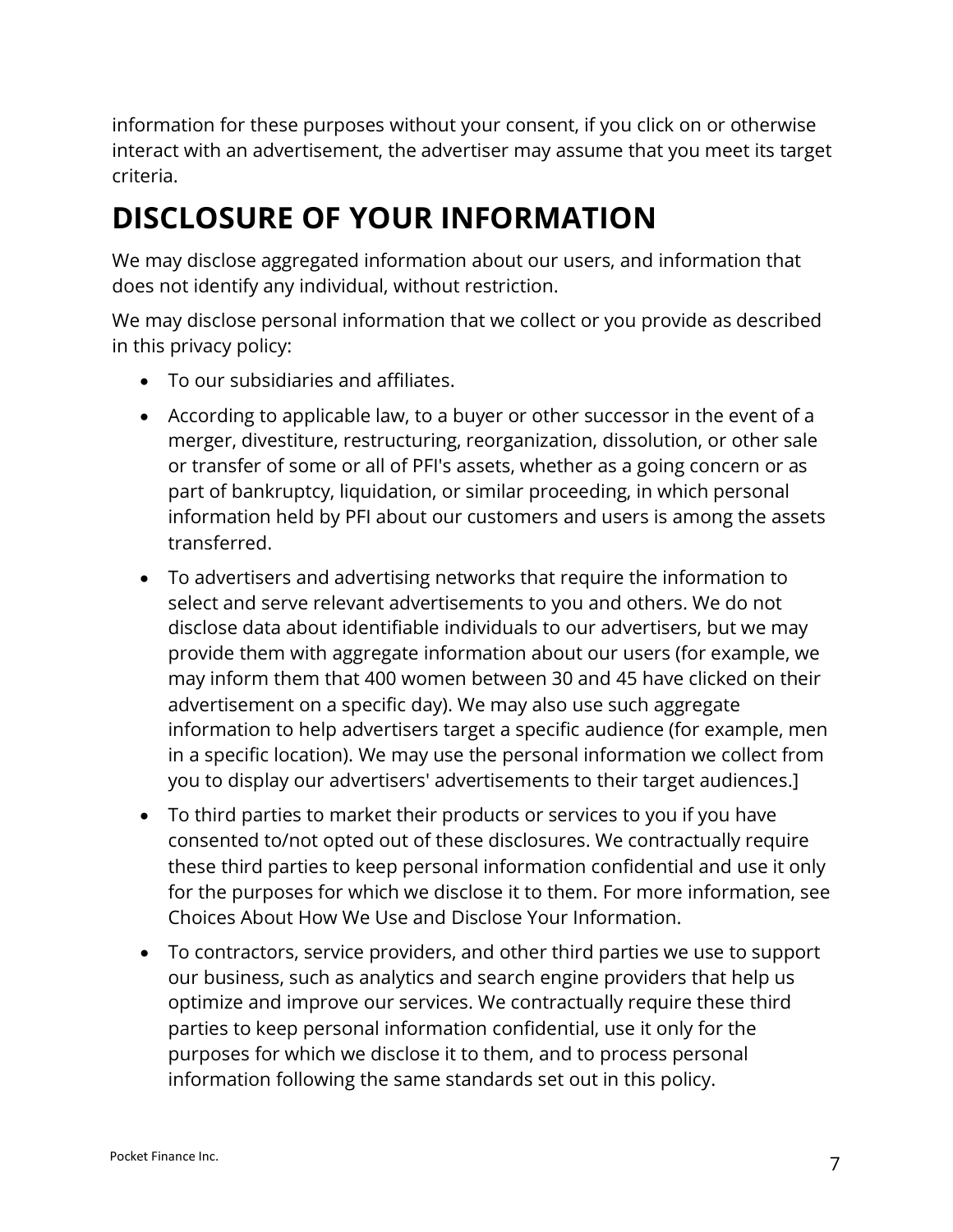- To fulfill the purpose for which you provide it. For example, if you give us an email address to use the "email a friend" feature, we will transmit the contents of that email and your email address to the recipients.
- For any other purpose we disclose when you provide the information.
- With your consent.
- To Advisors you have appointed to receive your personal information through this App.
- To comply with any court order, law, or legal process, including to respond to any government or regulatory request, according to applicable law.
- To enforce our rights arising from any contracts between you and us, including the App, the Agreement, and for billing and collection.
- If we believe disclosure is necessary or appropriate to protect the rights, property, or safety of PFI, your appointed Advisor, our customers, or others. This includes exchanging information with other companies and organizations for fraud prevention and credit risk reduction.

#### **TRANSFERRING YOUR PERSONAL INFORMATION**

We may transfer personal information that we collect or that you provide us to contractors, service providers, and other third parties we use to support the App (such as analytics providers that assist us with App improvement and optimization) and who are contractually obligated to keep personal information confidential, to use it only for the purposes for which we disclose it to them, and to process the personal information with the same standards set out in this policy.

We may process, store, and transfer your personal information in and to other countries with different privacy laws that may or may not be as comprehensive as Canadian law. In these circumstances, the governments, courts, law enforcement, or regulatory agencies of that country may be able to obtain access to your personal information. Whenever we engage a service provider, we require that its privacy and security standards comply with this policy and applicable Canadian laws.

You are welcome to contact us to obtain further information about Company policies regarding service providers outside of Canada. See [Contact Information](#page-11-1)  [and Challenging Compliance.](#page-11-1)

By submitting your personal information or engaging with the App, you consent to this transfer, storage, or processing.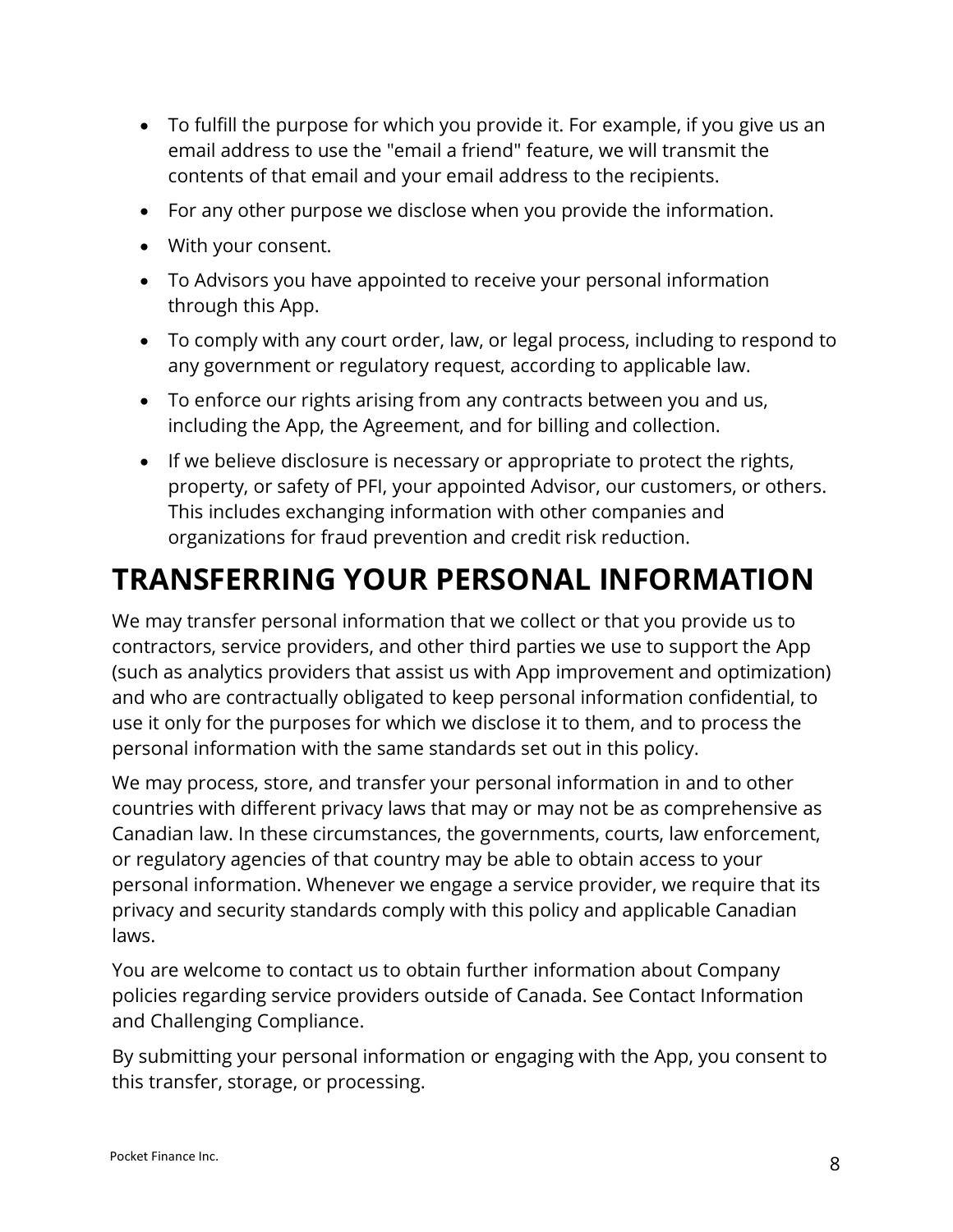#### <span id="page-8-0"></span>**CHOICES ABOUT HOW WE USE AND DISCLOSE YOUR INFORMATION**

We strive to provide you with choices regarding the personal information you provide to us. We have created mechanisms to provide you with the following control over your information:

- **Tracking Technologies and Advertising.** You can set your browser to refuse all or some browser cookies, or to alert you when cookies are being sent. You can choose whether to allow the App to collect information through other tracking technologies by using firewall or similar tools filtering the content that is being sent to the network. If you disable or refuse cookies or block the use of other tracking technologies some parts of this App may not be accessible or may not function properly. For more information about tracking technologies, see [Automatic Information Collection and Tracking](#page-3-0)  [Technologies.](#page-3-0)
- **Location Information.** You can choose whether to allow the App to collect and use real-time information about your device's location through the device's privacy settings. If you block the use of location information, some parts of the App may be inaccessible or not function properly.
- **Third-Party Advertising and Marketing.** If you do not want us to share your personal information with unaffiliated third parties for marketing or promotional purposes, you can opt-out by adjusting your user preferences in your account profile by checking or unchecking the relevant boxes.
- **Promotional Offers from the Company.** If you have opted in to receive certain emails from us but no longer wish for us to use your contact information to promote our own or third parties' products or services, you can opt-out by emailing us at unsubscribe@pocketfinance.ca. If we have sent you a promotional email, you may unsubscribe by clicking the unsubscribe link we have included in the email. This opt-out does not apply to information provided to the Company as part of a Service, Professional Service, Aggregation Service, or other transactions. You can also always optout by logging into the App and adjusting your user preferences in your account profile by checking or unchecking the relevant boxes or by sending us an email stating your request to unsubscribe@pocketfinance.ca

## **DATA SECURITY**

The security of your personal information is very important to us. We use physical, electronic, and administrative measures designed to secure your personal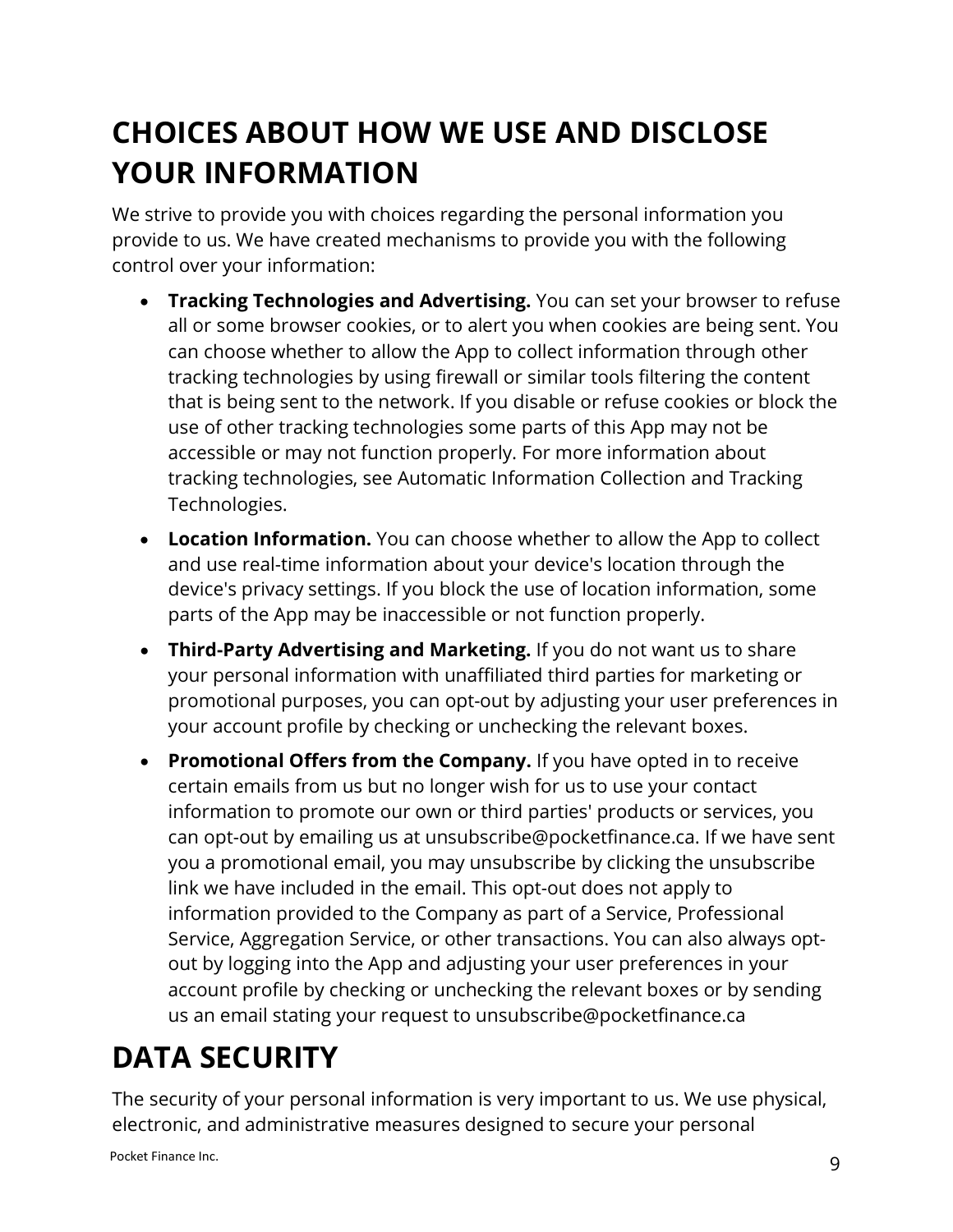information from accidental loss and from unauthorized access, use, alteration, and disclosure. Any payment transactions and personal financial information are exchanged via encrypted communication sessions between a web browser and the Pocket Finance web server using the TLS and HTTPS protocols.

The safety and security of your information also depends on you. Where we have given you (or you have chosen) a password for access to certain parts of our App, you are responsible for keeping it confidential. We ask you not to share your password with anyone. We urge you to be careful about giving out information in public areas of the App like message boards, which any Website visitor can view.

Unfortunately, the transmission of information via the Internet and mobile platforms is not completely secure. Although we do our best to protect your personal information, we cannot guarantee the security of your personal information transmitted through the App. Any transmission of personal information is at your own risk. We are not responsible for circumvention of any App privacy settings or security measures.

# **DATA RETENTION**

Except as otherwise permitted or required by applicable law or regulation, we will only retain your personal information for as long as necessary to fulfill the purposes we collected it for, including for the purposes of satisfying any legal, accounting, or reporting requirements. Under some circumstances we may anonymize or aggregate your personal information so that it can no longer be associated with you. We reserve the right to use such anonymous and de-identified data for any legitimate business purpose without further notice to you or your consent.

### **CHILDREN UNDER THE AGE OF 13**

Our App is not intended for children under 13 years of age. No one under age 13 may provide any personal information to or on the App. We do not knowingly collect personal information from children under 13. If you are under 13, do not use or provide any information on this App or on or through any of its features/register on the App, make any purchases through the App, use any of the interactive or public comment features of this App, or provide any information about yourself to us, including your name, address, telephone number, email address, or any username you may use. If we learn we have collected or received personal information from a child under 13 without verification of parental consent, we will delete that information. If you believe we might have any information from or about a child under 13, please contact us at support@pocketfinance.ca.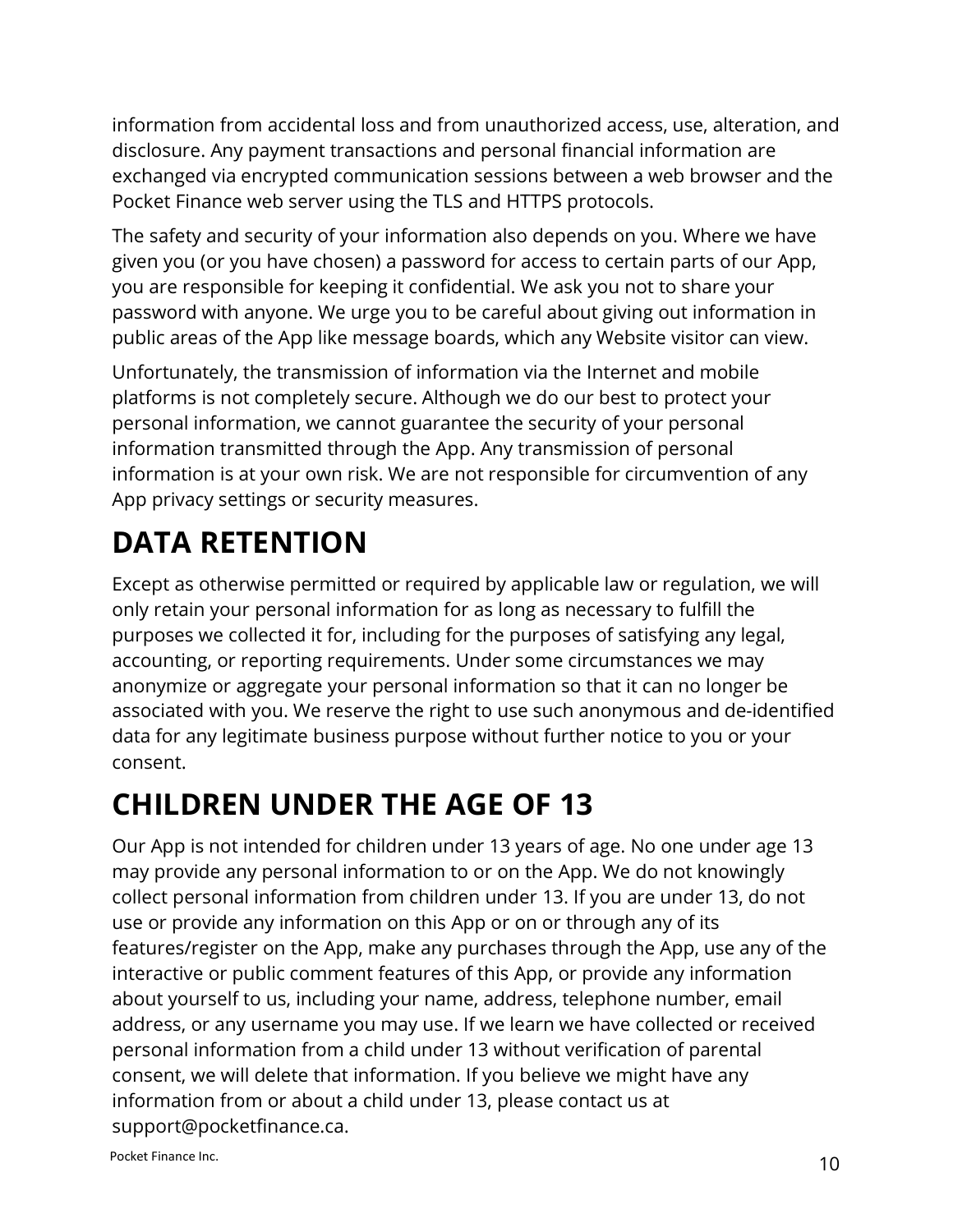#### **ACCESSING AND CORRECTING YOUR PERSONAL INFORMATION**

It is important that the personal information we hold about you is accurate and current. Please keep us informed if your personal information changes. By law you have the right to request access to and to correct the personal information that we hold about you.

You can review and change your personal information by logging into the App and visiting your account profile page.

If you want to review, verify, correct, or withdraw consent to the use of your personal information you may also send us an email at support@pocketfinance.ca to request access to, correct, or delete any personal information that you have provided to us. We may not accommodate a request to change information if we believe the change would violate any law or legal requirement or cause the information to be incorrect. We may charge you a fee to access your personal information, however, we will notify you of any fee in advance.

We may request specific information from you to help us confirm your identity and your right to access, and to provide you with the personal information that we hold about you or make your requested changes. Applicable law may allow or require us to refuse to provide you with access to some or all of the personal information that we hold about you, or we may have destroyed, erased, or made your personal information anonymous in accordance with our record retention obligations and practices. If we cannot provide you with access to your personal information, we will inform you of the reasons why, subject to any legal or regulatory restrictions.

We will provide access to your personal information, subject to exceptions set out in applicable privacy legislation. Examples of such exceptions include:

- Information protected by solicitor-client privilege.
- Information that is part of a formal dispute resolution process.
- Information that is about another individual that would reveal their personal information or confidential commercial information.
- Information that is prohibitively expensive to provide.

If you are concerned about our response or would like to correct the information provided, you may contact our Privacy Officer at privacy@pocketfinance.ca.

If you delete your User Contributions from the App, copies of your User Contributions may remain viewable in cached and archived pages or might have been copied or stored by other App users.